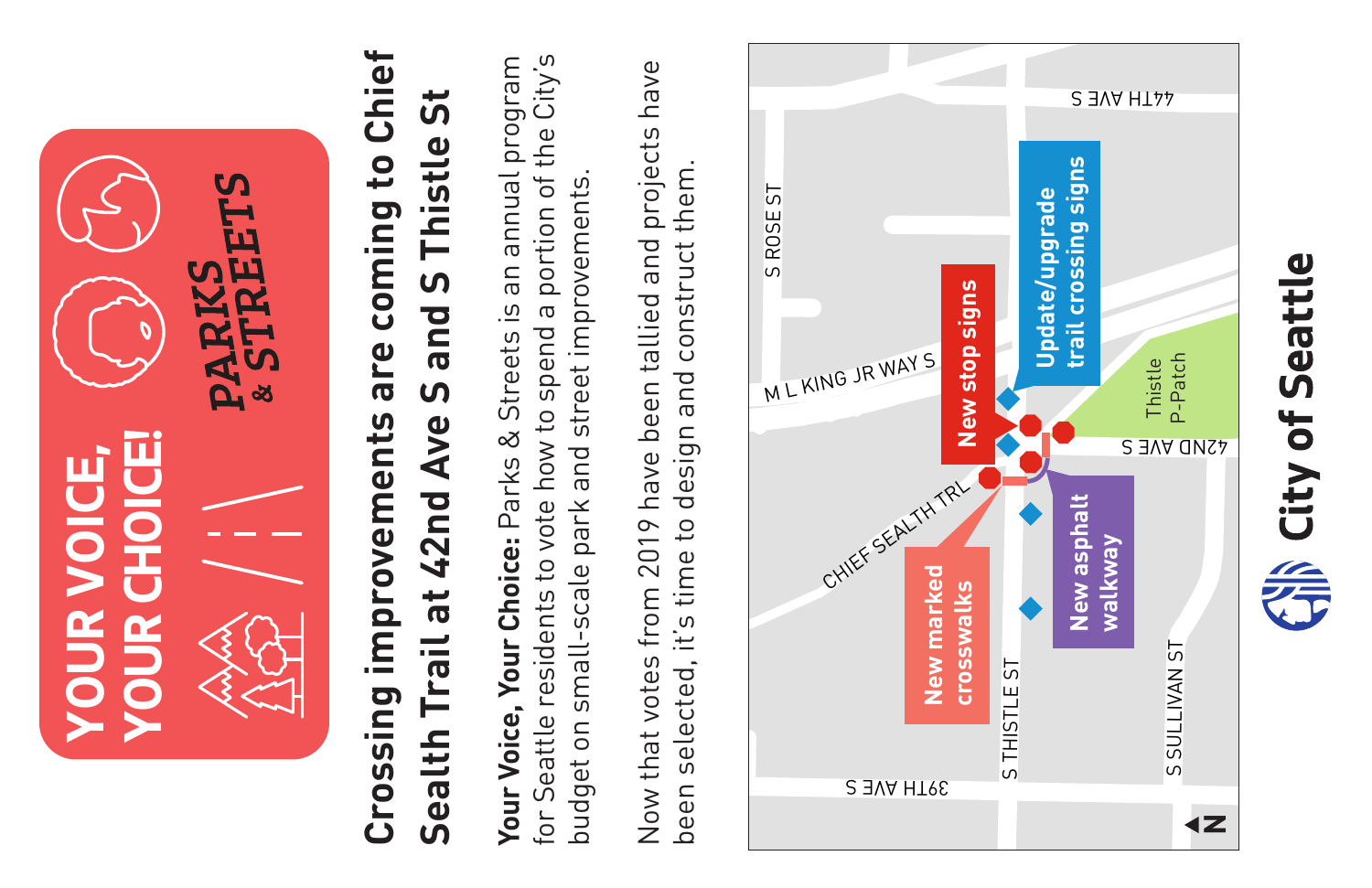



PRSRT STD **US Postage** PAID Seattle, WA Permit No. 2871

## **Overview**

Due to the diagonal orientation of the trail relative to the street grid, the trail crossings come at an angle, which makes it unclear on user movements through the intersection at 42nd Ave S and S Thistle St. To clarify, we'll install marked crosswalks and new stop signs, new stop bars, and update trail crossing signs. We'll also build a new asphalt path to route people who use the trail around one side of the intersection via the marked crosswalks.

### **Solutions**

- Install marked crosswalks at trail access at 42nd Ave S and S Thistle St
- Install new "Stop" signs and stop bars before the 42nd Ave S trail access
- Replace the "Yield" sign on the trail at S Thistle St with a "Stop" sign
- Update existing and install additional "Trail Crossing" signs
- Construct a new asphalt connection between the 2 trail access points

**Visit our webpage to learn more about this project and our anticipated construction schedule.**

### **Learn more:**

Seattle.gov/transportation/YVYC YVYC\_Projects@seattle.gov | (206) 316-2549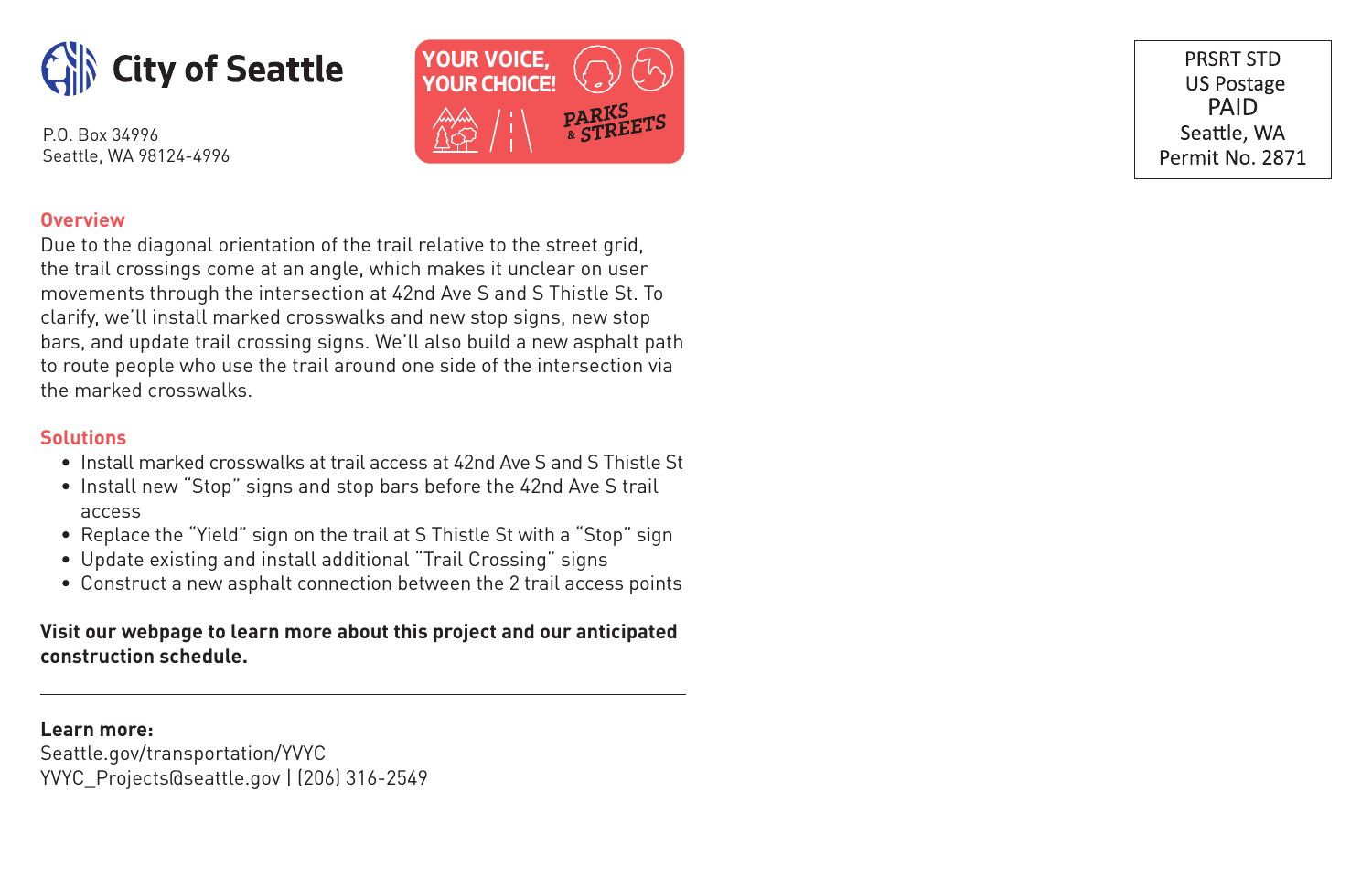

# **Traffic Calming is coming to Holly Park Dr S between S Myrtle Way and 32nd Ave S**

**Your Voice, Your Choice:** Parks & Streets is an annual program for Seattle residents to vote how to spend a portion of the City's budget on small-scale park and street improvements.

Now that votes from 2019 have been tallied and projects have been selected, it's time to design and construct them.



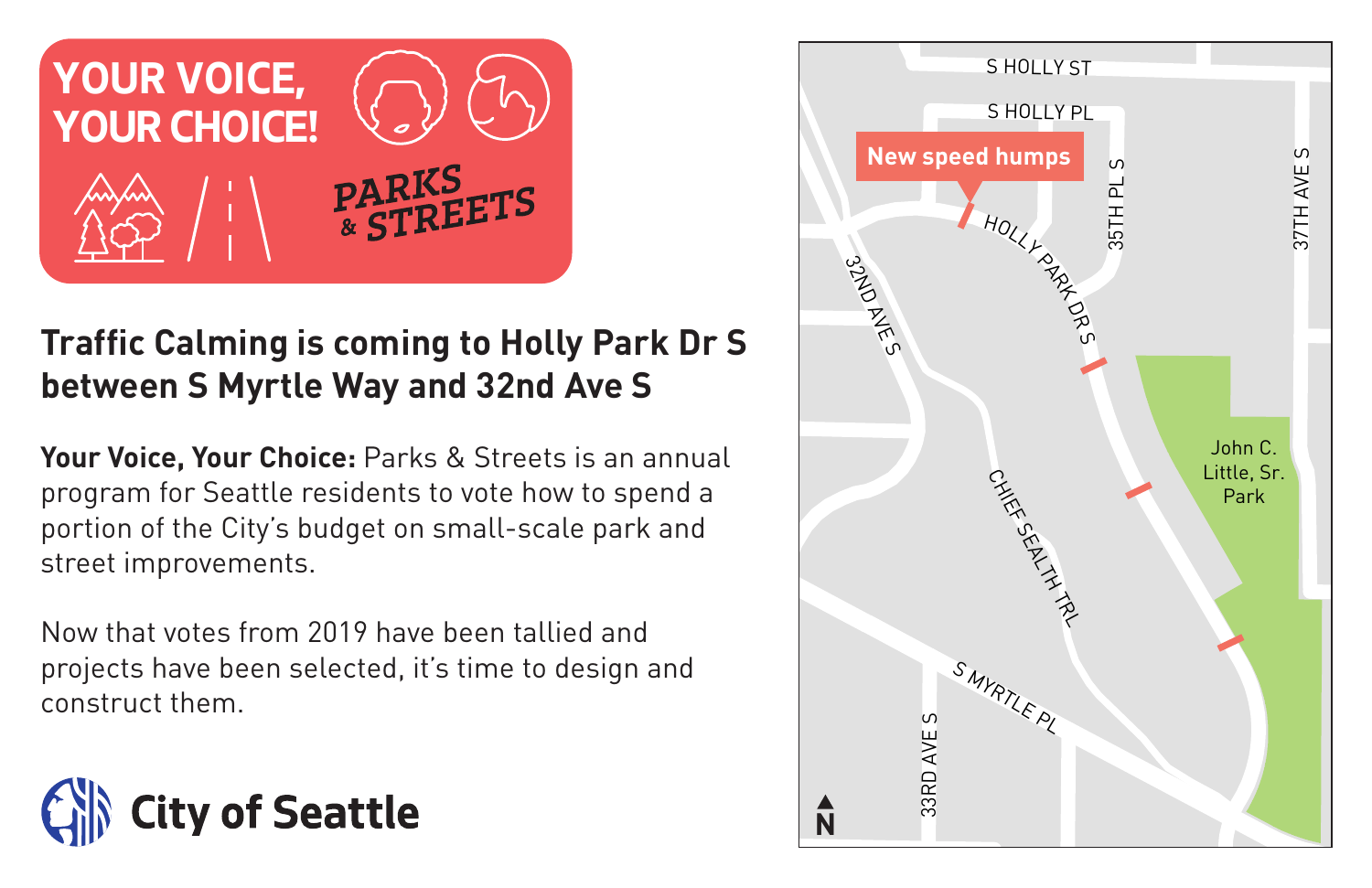



PRSRT STD **US Postage** PAID Seattle, WA Permit No. 2871

# **Overview**

In response to higher vehicle speeds and volumes, we're planning new traffic calming on Holly Park Dr S, between S Myrtle Way and 32nd Ave S, to increase pedestrian and neighborhood safety.

# **Solutions**

Install speed humps along Holly Park Dr S; exact locations to be determined

**Visit our webpage to learn more about this project and our anticipated construction schedule.**

**Learn more:** Seattle.gov/transportation/YVYC YYVC\_Projects@seattle.gov | (206) 316-2549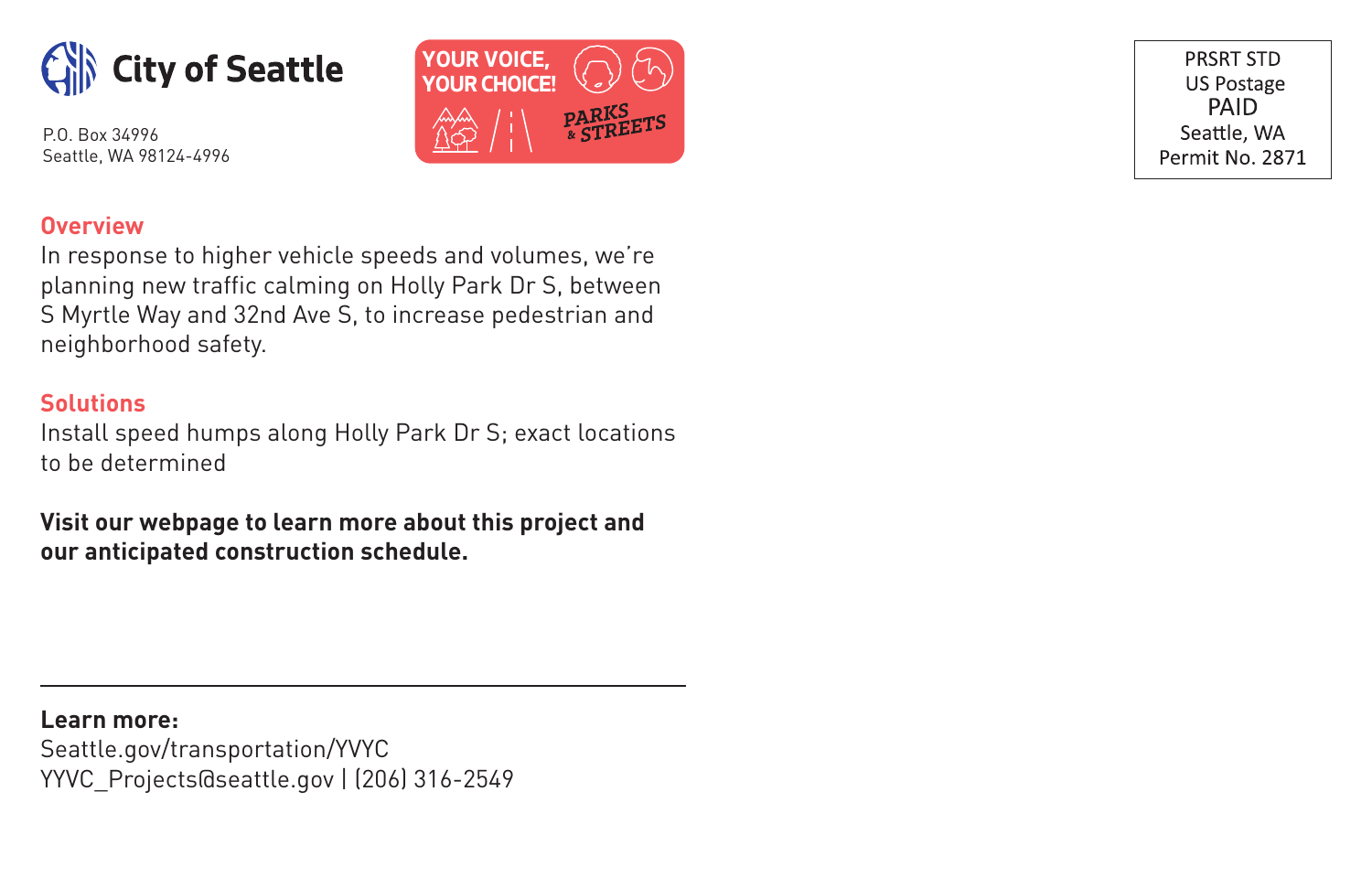

# **Crossing improvements are coming to MLK Jr Way S and S Othello St**

**Your Voice, Your Choice:** Parks & Streets is an annual program for Seattle residents to vote how to spend a portion of the City's budget on small-scale park and street improvements.

Now that votes from 2019 have been tallied and projects have been selected, it's time to design and construct them.



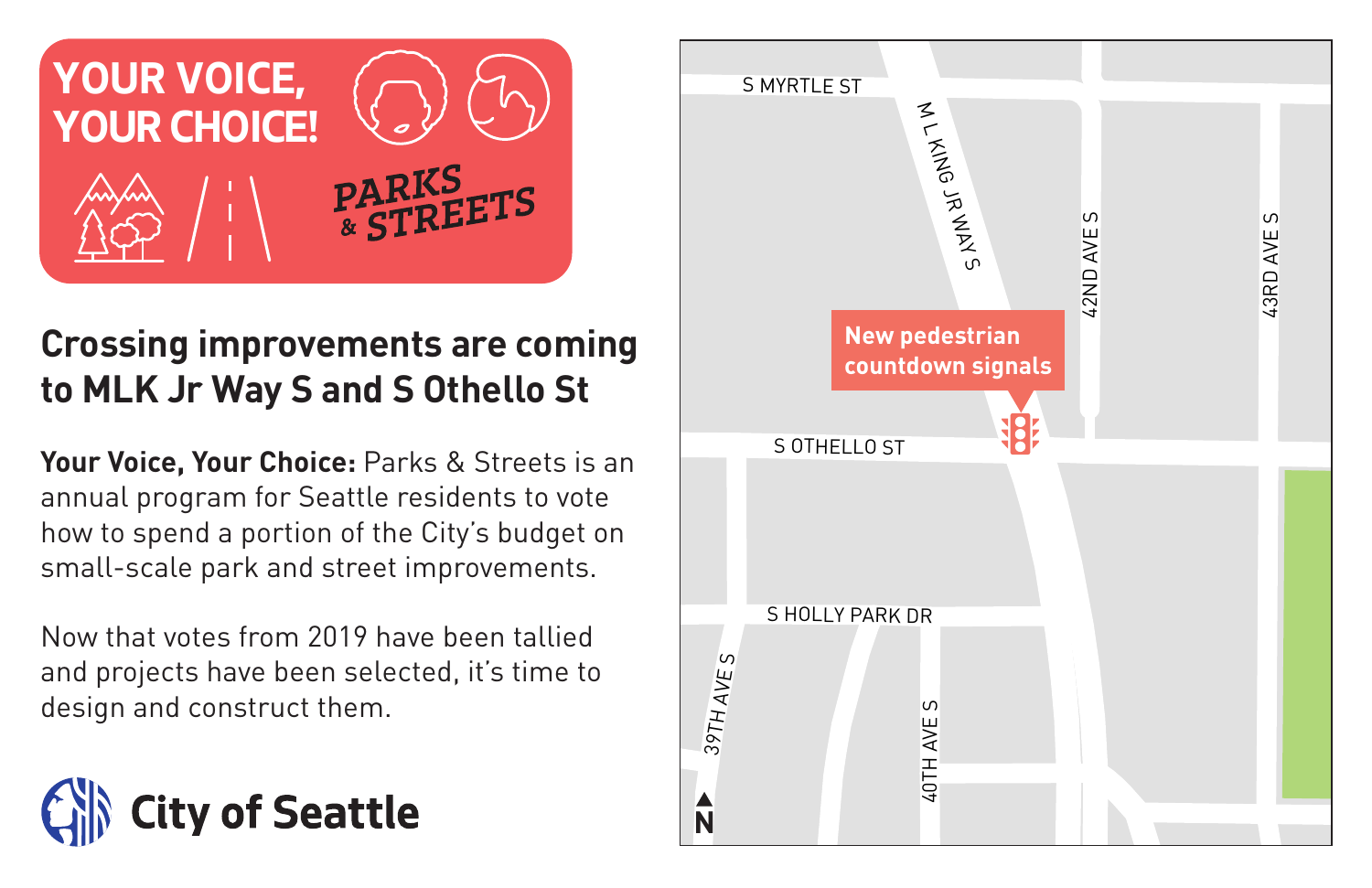



PRSRT STD **US Postage PAID** Seattle, WA Permit No. 2871

# **Overview**

It has been observed that people wait for a long time before having an opportunity to cross MLK Jr Way S or access Othello Station at S Othello St. Currently, pedestrian countdown signal heads are located at the far sides of the street, which can be challenging for some people to see. We will install additional pedestrian countdown signal heads in the median station platform area to clarify when it is safe to cross the street.

# **Solutions**

- Install new pedestrian countdown signal heads in the median station platform area
- Revise and/or relocate existing train crossing signal head

**Visit our webpage to learn more about this project and our anticipated construction schedule.**

**Learn more:** Seattle.gov/transportation/YVYC YYVC\_Projects@seattle.gov | (206) 316-2549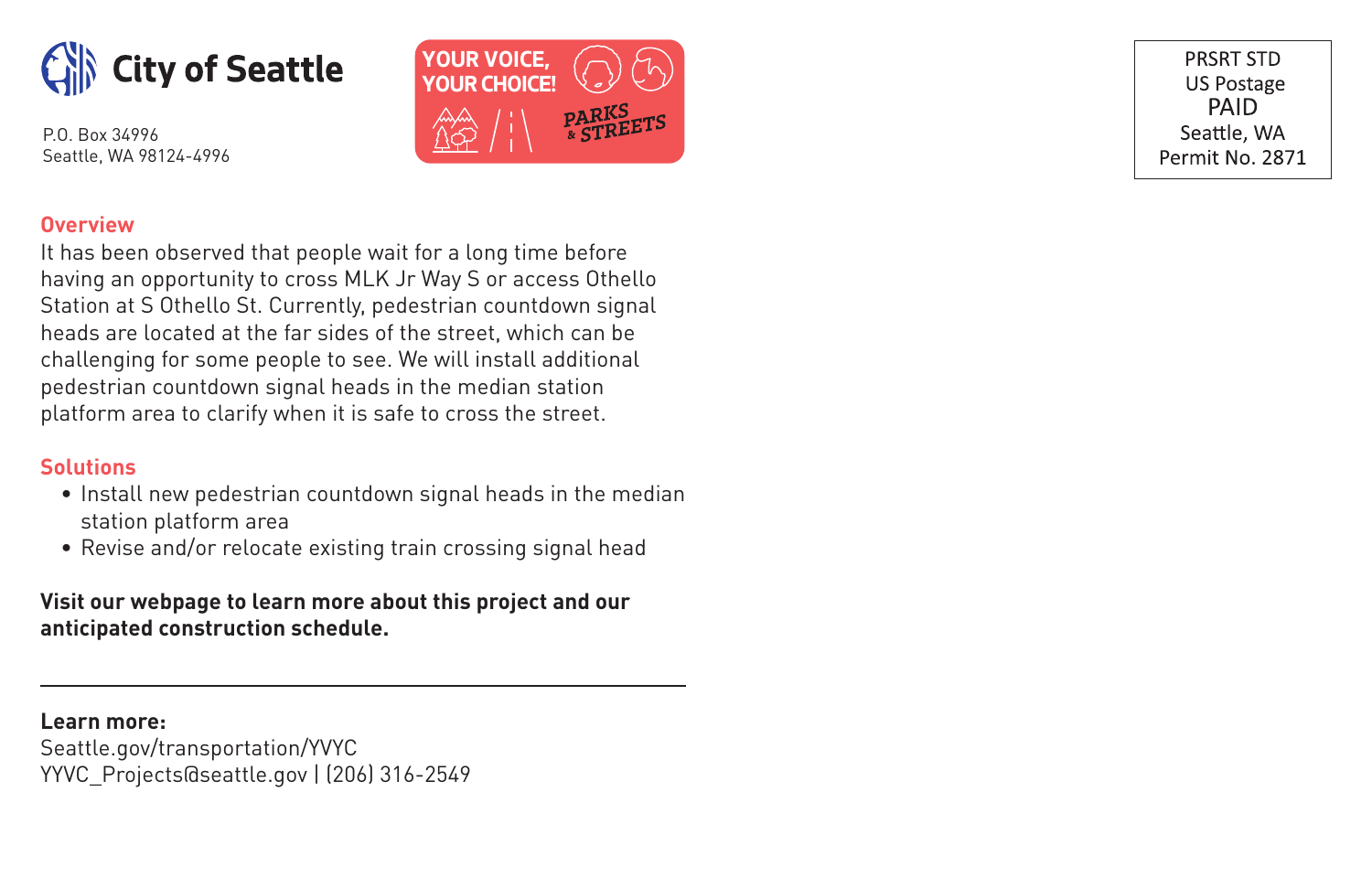

# **to S Augusta St between 56th Ave S**  S **Street enhancements are coming**  Augusta St between 56th Ave Street enhancements are coming **and 57th Ave S** 57th Ave S  $\frac{10}{5}$ **bue**

**Your Voice, Your Choice:** Parks & Streets is an annual program for Seattle residents to vote how to spend a portion of the City's Your Voice, Your Choice: Parks & Streets is an annual program for Seattle residents to vote how to spend a portion of the City's budget on small-scale park and street improvements. budget on small-scale park and street improvements.

Now that votes from 2019 have been tallied and projects have Now that votes from 2019 have been tallied and projects have been selected, it's time to design and construct them. been selected, it's time to design and construct them.



City of Seattle